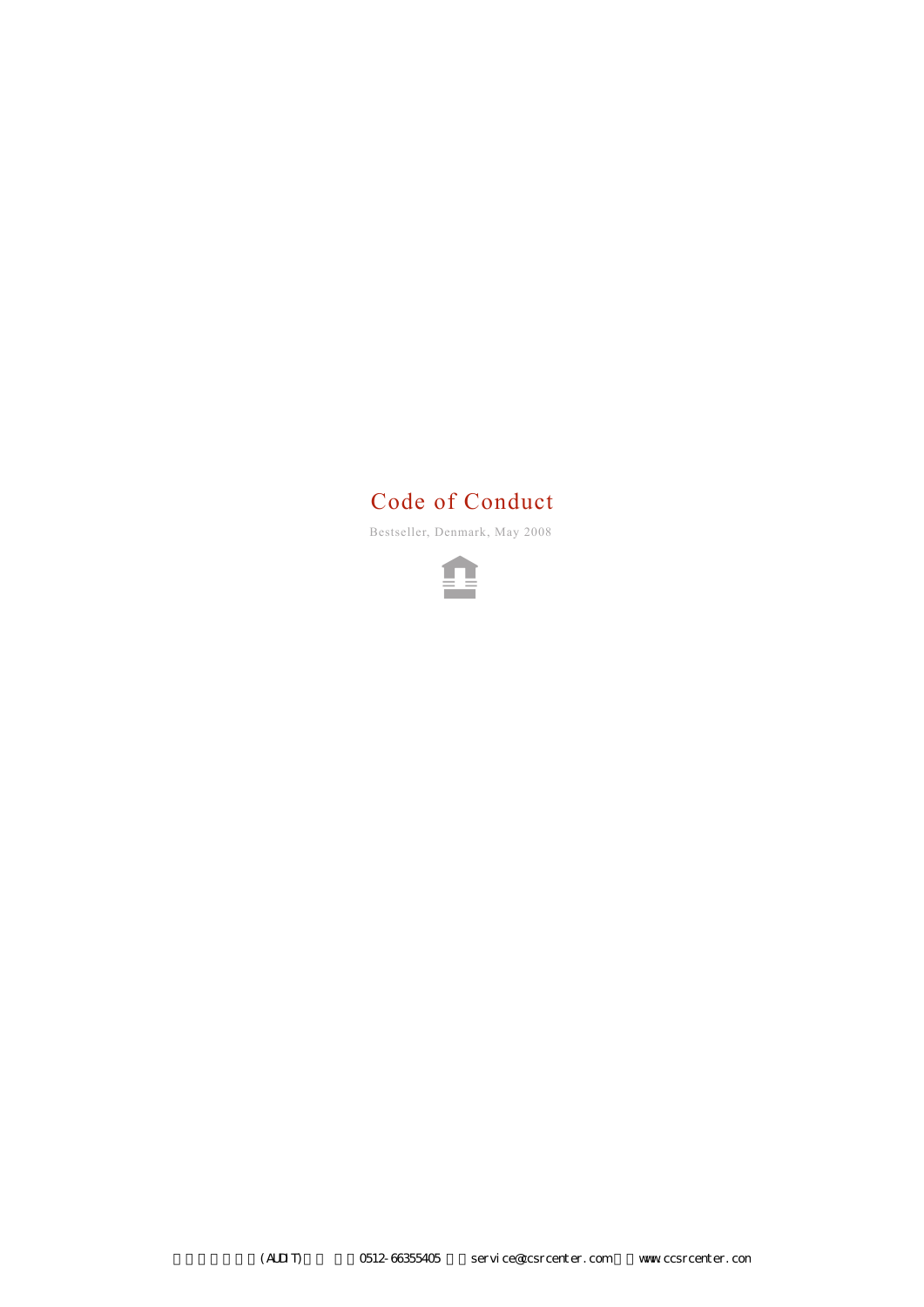# Code of Conduct

| $\mathbf{1}$   | General Principles, page 3                                |
|----------------|-----------------------------------------------------------|
| $\overline{2}$ | The Working Environment and<br>Housing Conditions, page 5 |
| 3              | Social Responsibility, page 8                             |
| $\overline{4}$ | Environmentally Friendly Production, page 10              |
| 5              | Protection of Animals, page 10                            |
| 6              | Governing Law and Jurisdiction, page 10                   |
| 7              | Commitment and Agreement, page 11                         |

de la construcción de la construcción de la construcción de la construcción de la construcción de la construcción de la construcción de la construcción de la construcción de la construcción de la construcción de la constru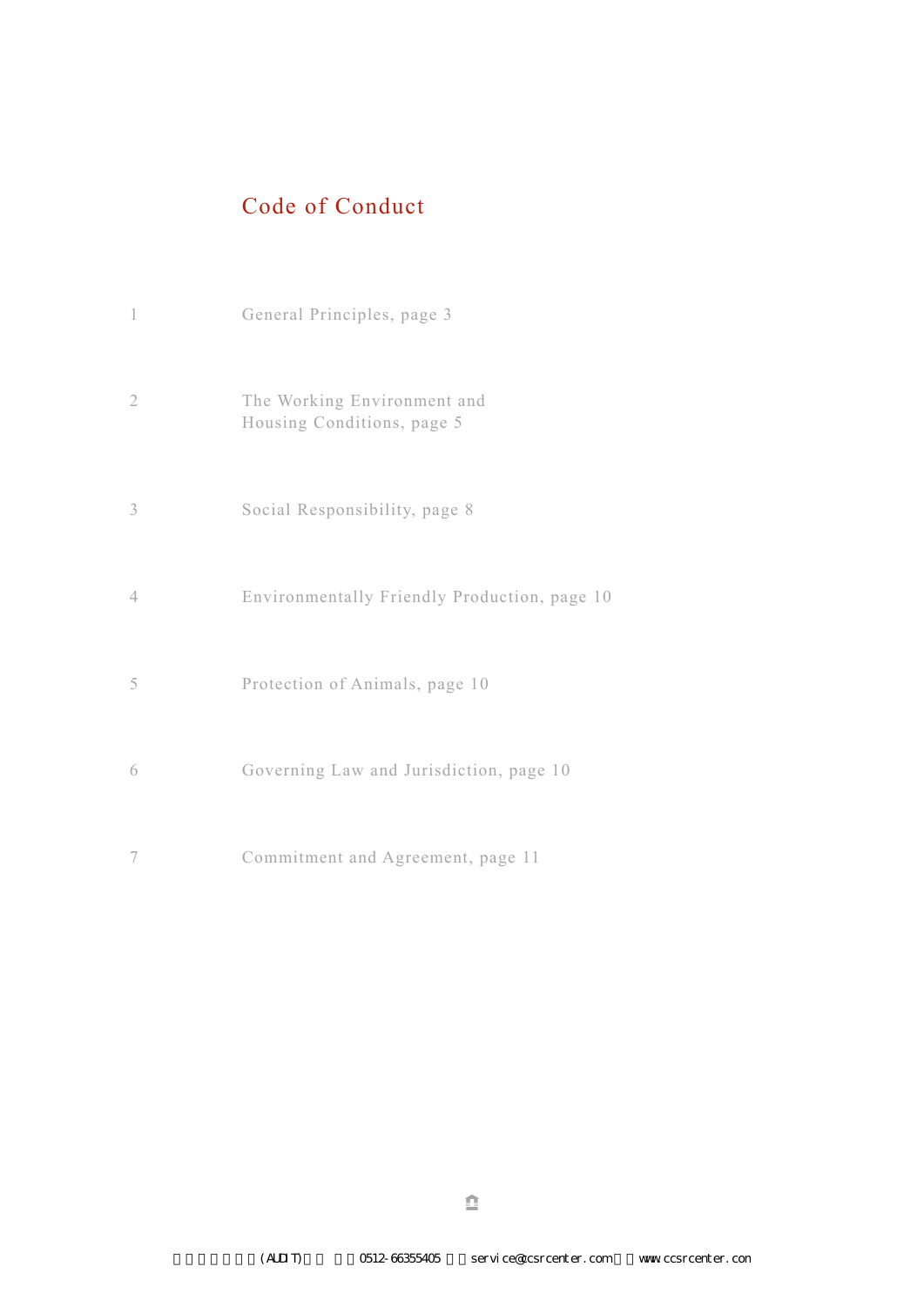# 1 General Principles

| 1.1.0 | This Code of Conduct describes the ethics that Bestseller wishes to<br>promote. It is based on the fundamental attitude of Bestseller: "We do what we say<br>and we keep our promises."                                                                                                                 |
|-------|---------------------------------------------------------------------------------------------------------------------------------------------------------------------------------------------------------------------------------------------------------------------------------------------------------|
| 1.2.0 | The Code of Conduct is directed at any supplier and his subcontractors who manufacture<br>products for Bestseller A/S, or for any of Bestseller's companies.                                                                                                                                            |
|       | Bestseller must be informed about all sub-contractors producing Bestseller orders.                                                                                                                                                                                                                      |
|       | The supplier is responsible for the communication of this Code of Conduct to his sub-contrac-<br>tors.                                                                                                                                                                                                  |
|       | Suppliers and their subcontractors will hereinafter be called "the suppliers".                                                                                                                                                                                                                          |
| 1.2.1 | Any supplier shall observe the legislation in force at the time in question. This includes an<br>obligation to observe and comply with all EU product requirements at the time in question.                                                                                                             |
| 1.2.2 | Bestseller acknowledges that legislation and cultural patterns vary across the world and that<br>suppliers consequently operate under different circumstances. This Code of Conduct sets<br>out the basic requirements that all supplier's must comply with in order to do business with<br>Bestseller. |
|       | In cases where the law in question is more comprehensive than this Code of Conduct, current<br>law applies. In cases where this Code of Conduct is more comprehensive than the law in ques-<br>tion, this Code of Conduct applies.                                                                      |
| 1.2.3 | The Code of Conduct also forms the basis upon which Bestseller will make a continuous<br>evaluation of the supplier's compliance with Bestseller's requirements and expectations.                                                                                                                       |
| 1.3.0 | It is a prerequisite for doing business with Bestseller that all suppliers comply with the Code<br>of Conduct                                                                                                                                                                                           |
|       | Bestseller will constantly develop its follow-up system regarding evaluation and compliance<br>with the Code of Conduct.                                                                                                                                                                                |
| 1.3.1 | If a supplier is not in full compliance with this Code of Conduct, Bestseller is entitled to de-<br>mand that the supplier implements a development plan to remedy the deficiencies.                                                                                                                    |
| 1.3.2 | If Bestseller has recommended such a development plan and it is not implemented, Bestseller<br>is entitled to terminate the business relationtionship without notice and retains the right to<br>cancel any production or delivery in progress.                                                         |
| 1.3.3 | A serious violation of Bestsellers Code of Conduct can lead to an immediate termination of<br>the cooperation.                                                                                                                                                                                          |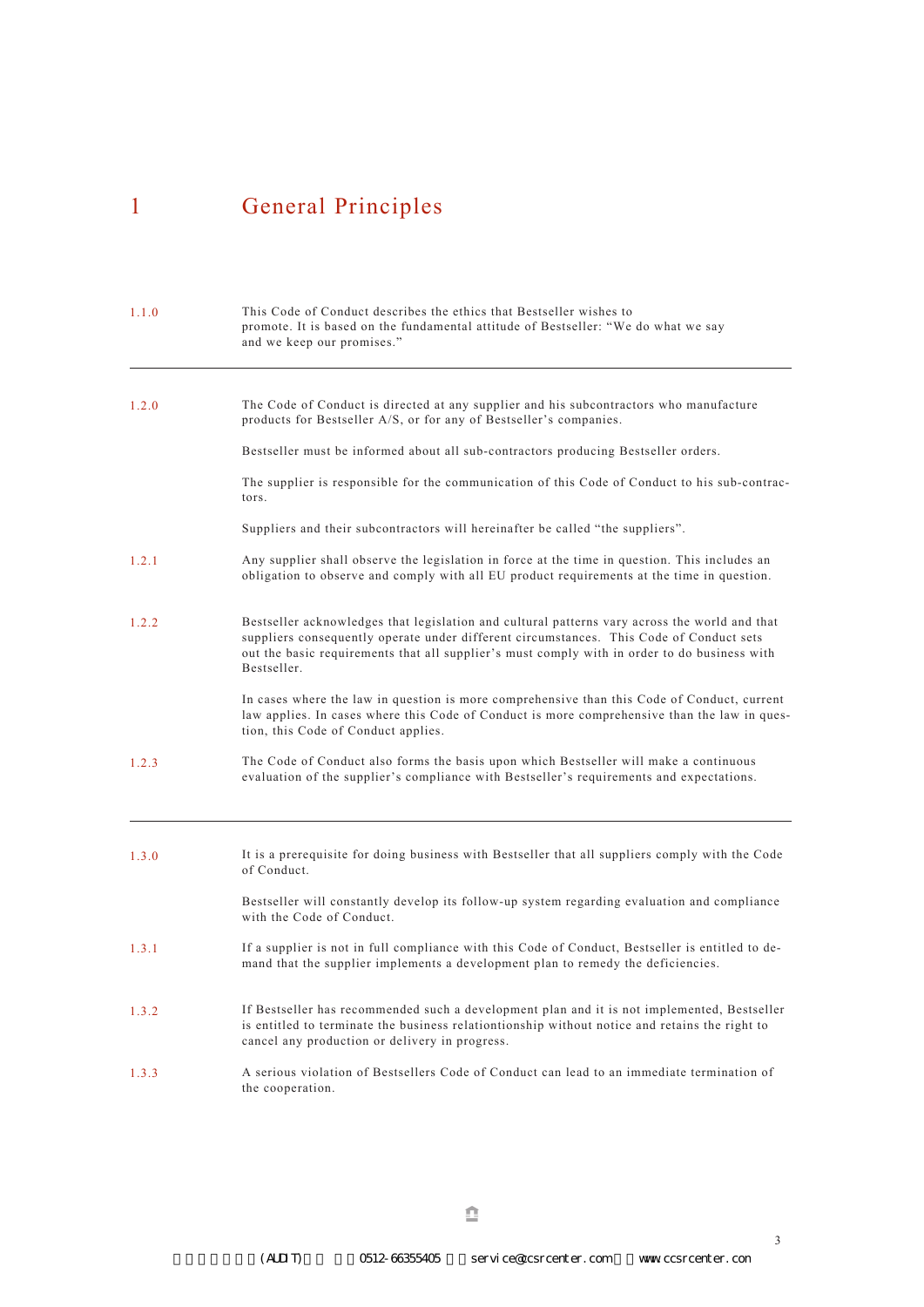### 1 General Principles

#### 1.4.0

The specific requirements in this Code of Conduct are listed under the following headings:

2.0.0 The Working Environment and Housing Conditions 3.0.0 Social Responsibility 4.0.0 Environmentally Friendly Production 5.0.0 Protection of Animals

#### General terms

- 1.5.0 Suppliers who deliver and/or manufacture products for Bestseller A/S shall operate in compliance with the laws and regulations that apply in their respective countries and in compliance with this Code of Conduct.
- 1.5.1 The supplier shall treat both people and animals with respect and dignity. The supplier shall treat the environment with respect and consideration.
- 1.5.2 The supplier's business activities must comply with all the relevant and applicable laws and regulations including those concerning the workforce, its welfare and safety, and the working environment.
- 1.5.3 The supplier shall allow Bestseller A/S and/or anyone who represents Bestseller free access to his facilities (incl sub-contractors' facilities) and employees. Bestseller will have access to all the relevant data/paperwork at any time, even if advanced notification of an audit has not been given.

Instructions

1.6.0 The supplier shall ensure that the content of this Code of Conduct is communicated effectively to the employees. This will be through both training/information courses, as well as the posting of a copy of the Code of Conduct in the local language in a place accessible to the employees.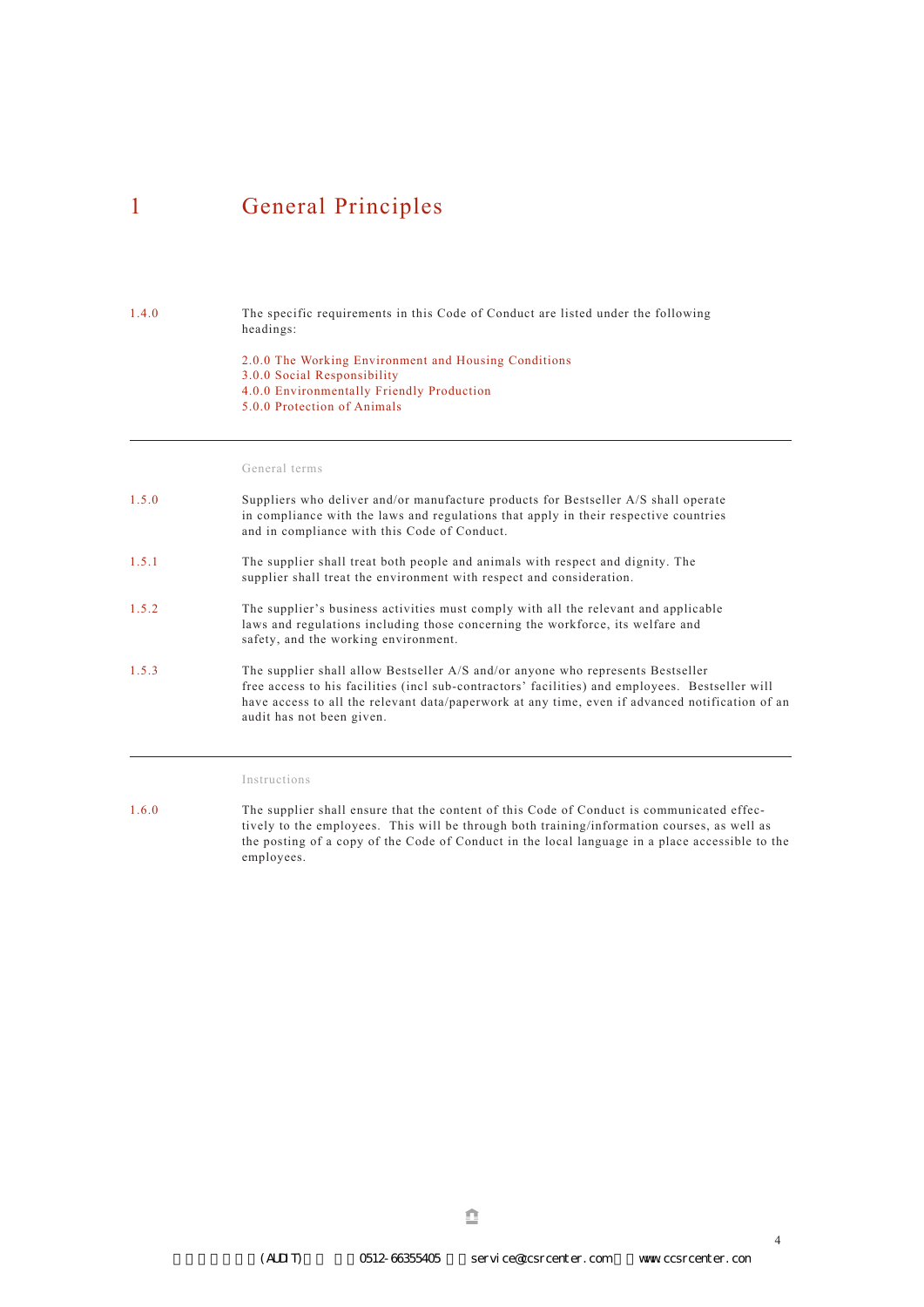## 2 The Working Environment and Housing Conditions

The supplier shall ensure a healthy and safe working environment, where any sources of noise or air pollution are under control. Applicable laws and regulations for a good working environment, including the safety and health of the employees, must be complied with.

| 2.1.0 | Factory facilities must be well maintained and kept in clean condition.                                                                                                                                                                                                          |
|-------|----------------------------------------------------------------------------------------------------------------------------------------------------------------------------------------------------------------------------------------------------------------------------------|
| 2.1.1 | The supplier shall ensure that indoor production and work areas have adequate air<br>circulation. Indoor work areas shall be fitted with windows that can be opened.<br>Fans, air-conditioning and/or radiators shall be available depending on local<br>conditions.             |
| 2.2.0 | The employees shall have acceptable access to drinking water<br>and toilet facilities. Sanitary conditions shall be satisfactory and all areas of the factory kept<br>clean.                                                                                                     |
| 2.3.0 | Lighting conditions in the factory shall be sufficient.                                                                                                                                                                                                                          |
| 2.4.0 | The working space shall be sufficient for the number of workers.                                                                                                                                                                                                                 |
| 2.5.0 | The supplier shall ensure the health of the employees, both by complying with<br>current law and protecting the employees against the risks involved in performing their work.<br>This applies to all work routines, whether electrical, mechanical or administrative.           |
|       | The supplier shall provide safe working conditions for all employees and shall not<br>subject them to dangerous working practices.                                                                                                                                               |
|       | The machines used shall be equipped with operational safety devices and be inspected and<br>maintained regularly.                                                                                                                                                                |
| 2.5.1 | The employees shall be protected against noise and air pollution by mandatory<br>use of protective equipment against damages to hearing, sight, respiratory passages<br>(inhalation), etc. In the relevant production units the employees shall wear<br>safety boots and gloves. |
| 2.5.2 | All protective equipment shall be made available by the supplier free of charge, and it is the<br>suppliers responsibility to encourage workers to use it.                                                                                                                       |
| 2.5.3 | Clear warning instructions must be visible.                                                                                                                                                                                                                                      |
| 2.5.4 | The supplier shall register the occurrence of accidents at work. These statistics<br>are to be kept with the person responsible for production.                                                                                                                                  |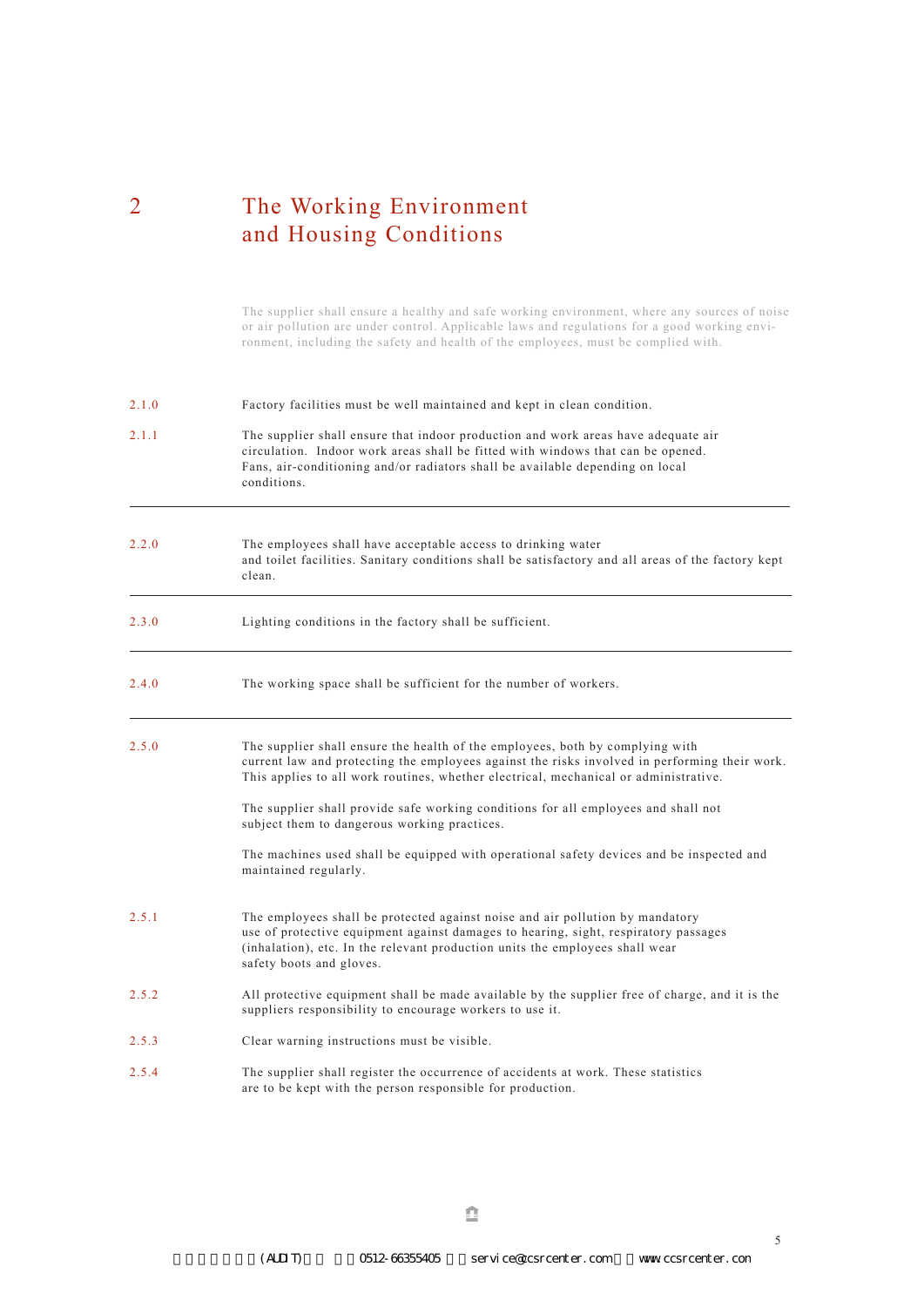# 2 The Working Environment and Housing Conditions

| 2.6.0 | For medical purposes, the supplier shall place at least 1 well-stocked first aid kit in<br>each production section.                                                                          |
|-------|----------------------------------------------------------------------------------------------------------------------------------------------------------------------------------------------|
| 2.6.1 | The supplier shall select and train a number of employees - proportional to the total number<br>of workers- to take on the responsibility of giving first aid.                               |
| 2.6.2 | The supplier shall have procedures for the handling of serious accidents that require treatment<br>outside the premises of the supplier.                                                     |
| 2.7.0 | The supplier shall consider the safety of the employees by constantly making sure<br>that passages, stairways and exits are unobstructed, in case of the need for emergency evacu-<br>ation. |
| 2.7.1 | The supplier shall clearly indicate where the escape routes are located.                                                                                                                     |
| 2.7.2 | The main exits must not be locked during working hours.                                                                                                                                      |
| 2.7.3 | Fire alarms shall be placed in each production section and in the large offices. There must be a<br>sufficient number of fire extinguishers that are regularly checked and maintained.       |
| 2.7.4 | A fire drill for all employees is to be held at least once a year.                                                                                                                           |
| 2.7.5 | All employees must receive regular and recorded health and safety training, with a specific pro-<br>gram for all new or reassigned employees.                                                |
| 2.8.0 | The supplier shall store dangerous and/or toxic substances safely and seperately, in<br>locations that are adequately ventilated, and ensure safe handling of these materials.               |
|       | The supplier shall be able to provide a MSDS chart on all substances in stock.                                                                                                               |

Waste from use of dangerous and/or toxic substances shall be treated responsibly and in accordance with applicable law.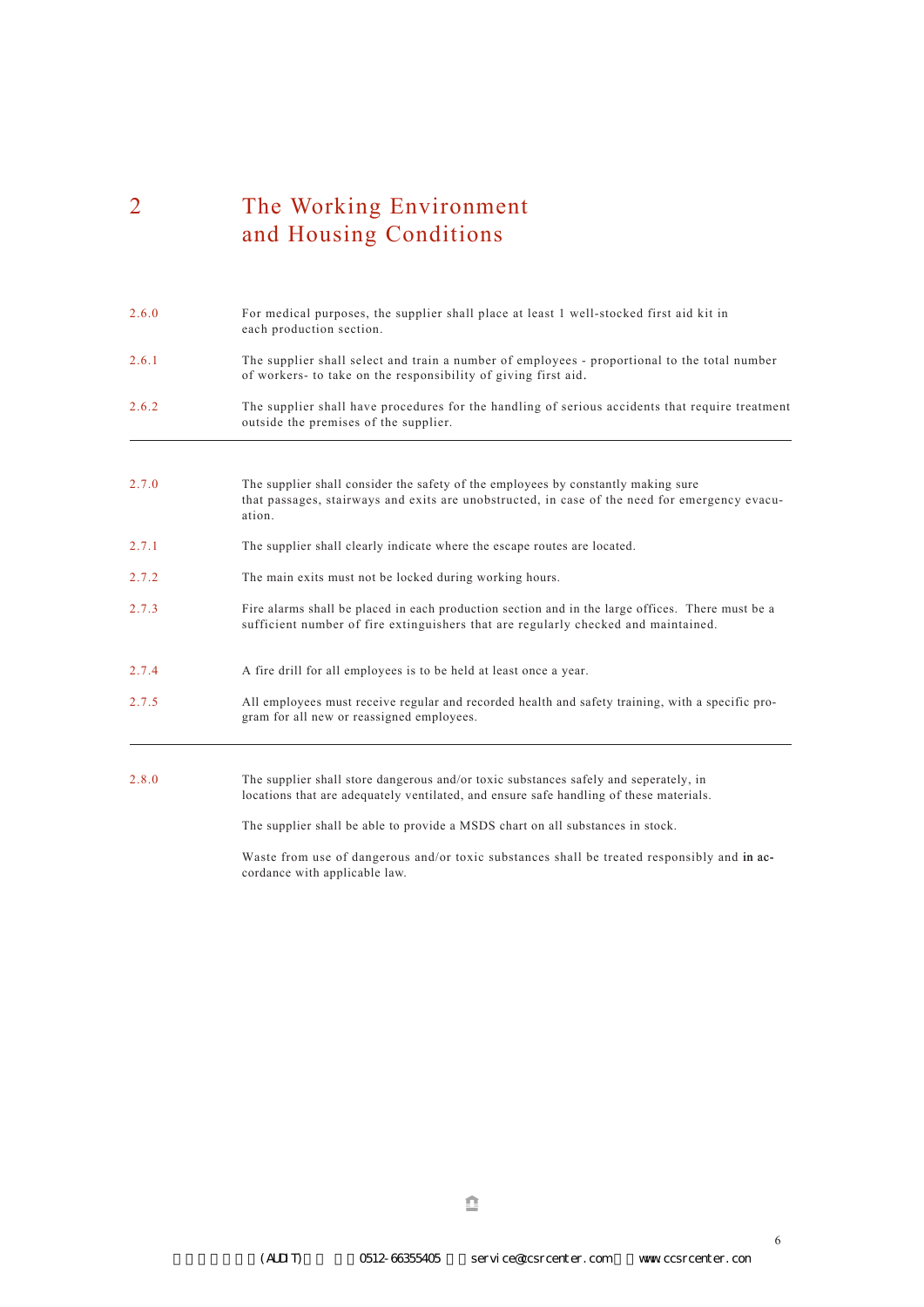### 2 The Working Environment and Housing Conditions

If the supplier provides housing facilities for the employees, the following requirements shall be fulfilled.

- 2.9.0 The dormitories shall be based in a building seperated from the factory building.
- 2.9.1 All facilities shall be well maintained and kept in clean condition.
- 2.9.2 Sleeping facilities shall be separated by gender and each worker shall be provided with his/her own bed as well as storage space for his/her personal belongings.
- 2.9.3 The space per worker shall meet the minimum legal requirements.
- 2.9.4 There shall be a sufficient number of toilets and showers, seperated by gender and easily accessible.
- 2.9.5 There shall be access to drinking water.
- 2.9.6 There shall be sufficient air ventilation. There must be windows that can be opened, as well as fans, air-conditioning and/or radiators depending on local conditions.
- 2.9.7 There shall be sufficient lighting.
- 2.9.8 Basic laundry facilities shall be available.
- 2.9.9 There shall be clean canteen facilities/eating rooms. Areas for food storage and food preparation shall also be kept in a clean and hygenic condition.
- 2.9.10 There shall be a fire alarm and sufficient number of fire extinguishers. There must be suffficient emergency exits that are clearly indicated and uplighted.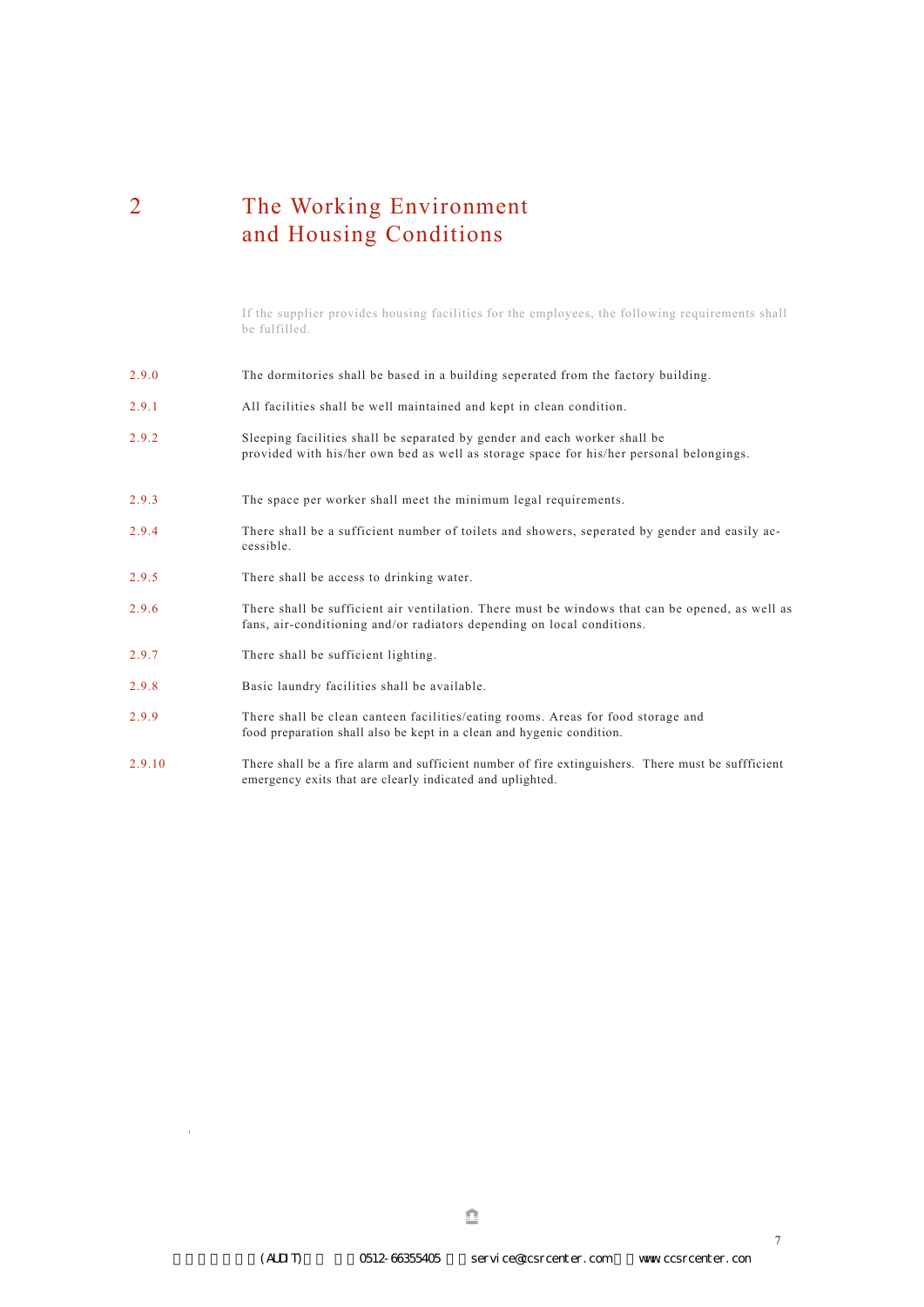### 3 Social Responsibility

The supplier shall treat his employees with respect and dignity.

3.1.0 3.1.1. 3.1.2 3.1.3 3.1.4 3.2.0 3.2.1 Employees, or others associated with the supplier, shall not in any way be subjected to force or violence. Physical abuse or discipline, the threat of physical abuse, sexual or other types of harassment, as well as verbal abuse or other forms of intimidation, are not permitted. Employment with the supplier shall be based on the employee's ability to perform the job in question. Employment with the supplier shall not be subject to discrimination regarding race, colour, nationality, religion, gender, age, sexual orientation or marital status. This includes recruiting, compensation, access to training, promotion, termination or retirement. All of which shall be based only on the employee's ability to do their job. The supplier must not use any illegal workers, or any kind of forced, bonded or prison labour. Workers will not be required to leave 'deposits' or identity papers/ passports with their employer, and can terminate a contract with employer after sufficient notice. A signed working contract for all employees must be available. The supplier is not allowed to use employees at an age younger than 15 in the production or anywhere else in the business. The definition of a "child" is based on ILO's (International Labour Organization) Convention no. 138 and ILO's Recommendation no. 146 (Minimum Age and Recommendation), which states that a child is a person at an age younger than 15, unless national law stipulates an age greater than that or requires completion of compulsory education. If national law sets the limit for the definition of a "child" at the age of 14, the national law applies.

- 3.2.2 The supplier shall at any time be able to verify the age of an employee.
- 3.3.0 The supplier shall comply with current law concerning wages, compensation for overtime and payment procedures. The employees are entitled to at least a statutory minimum wage or the standard rate in the industry. If these rates differ, the employee is entitled to the highest rate.
- 3.3.1 Withholding wages is not allowed.
- 3.3.2 The employee must be able to explain the composition of his earnings to a third party.
- 3.3.3 Deductions from employees wages by the supplier as a disciplinary measure, or any other deductions not required by law, shall not be permitted. All disciplinary measures should be recorded.

de la construcción de la propia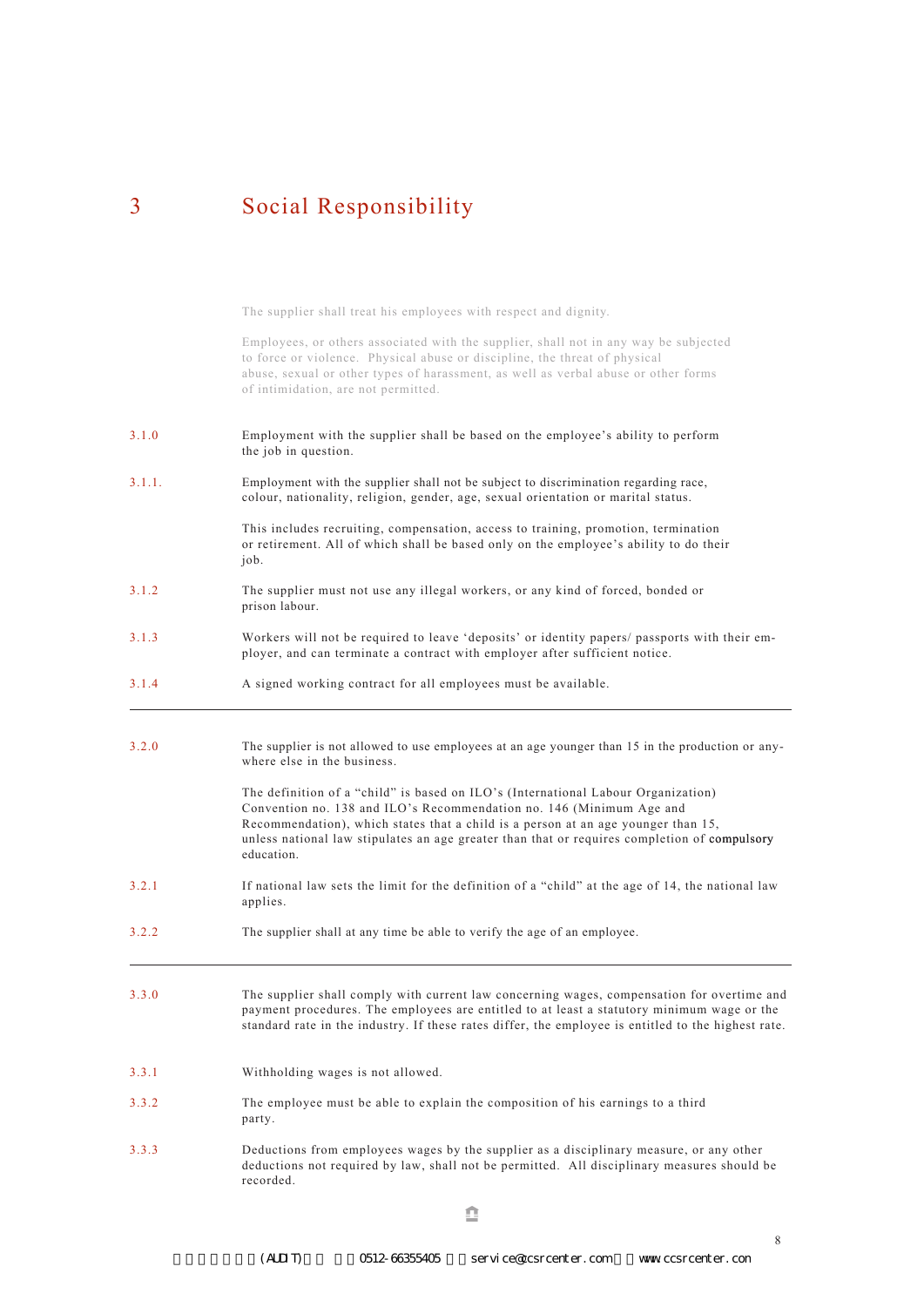# 3 Social Responsibility

| 3.4.0 | Working hours shall be in accordance with current law. This applies both to daily<br>and weekly working hours. If no current law applies in the field, Bestseller stipulates<br>maximum working hours of 8 hours per day, and 48 hours per week.                                                                                                      |
|-------|-------------------------------------------------------------------------------------------------------------------------------------------------------------------------------------------------------------------------------------------------------------------------------------------------------------------------------------------------------|
| 3.4.1 | Working hours must be organised in such a way that the employee can plan his<br>own leisure time.                                                                                                                                                                                                                                                     |
| 3.4.2 | In each 7-day cycle the employee is entitled to at least one day off.                                                                                                                                                                                                                                                                                 |
| 3.4.3 | Whenever there is an overload in production and overtime work is a necessity, the total work-<br>ing week for each employee can not be in excess of 60 hours.                                                                                                                                                                                         |
| 3.4.4 | The supplier shall not make use of overtime work on a regular basis.                                                                                                                                                                                                                                                                                  |
| 3.4.5 | The employee is entitled to refuse overtime work.                                                                                                                                                                                                                                                                                                     |
| 3.4.6 | The employee is entitled to breaks in accordance with national law.                                                                                                                                                                                                                                                                                   |
| 3.5.0 | Regular employment shall be provided.                                                                                                                                                                                                                                                                                                                 |
| 3.5.1 | Suppliers shall not avoid obligations to long-term stable employees, such as social security<br>payments and guaranteed payment, through the use of temporary contracting, sub-contracting<br>or home-working arrangements, neither through apprenticeship schemes, where there is no<br>real intent to provide regular employment or improve skills. |
| 3.5.2 | A supplier must declare any homeworkers or small workshop employees to Bestseller; these<br>workers shall be treated as equal members of the workforce.                                                                                                                                                                                               |
| 3.6.0 | The supplier shall comply with ILO Convention no. 87 on Freedom of Association<br>and Protection of the Right to Organise and Convention no. 98 on Right to<br>Organise and Collective Bargaining.                                                                                                                                                    |
| 3.6.1 | The supplier shall comply with ILO Convention no.135 on Workers' Representatives.                                                                                                                                                                                                                                                                     |
| 3.7.0 | The supplier shall comply with the Universal Declaration of Human Rights art. 19 on Freedom<br>of Opinion and Expression.                                                                                                                                                                                                                             |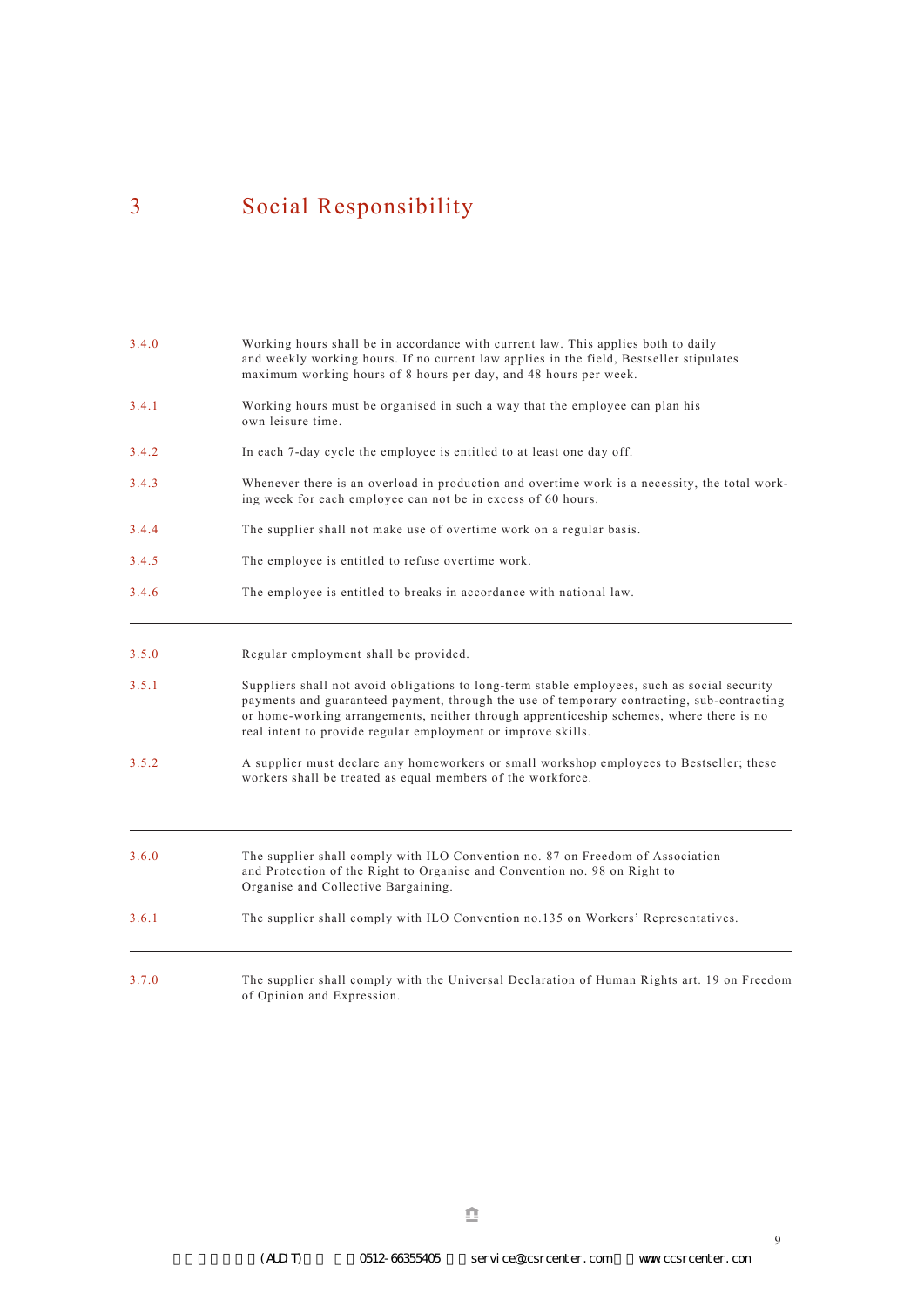## 4 Environmentally Friendly Production

All environmental laws and regulations shall be followed. Bestsellers Chemical Restrictions shall be followed.

| 4.1.0 | The supplier shall promote environmentally friendly production and develop a system for<br>environmental management. |
|-------|----------------------------------------------------------------------------------------------------------------------|
| 4.1.1 | Environmental management must be visible the moment you enter the premises of<br>the plant.                          |

#### 5 Protection of Animals

| 5.1.0 | Bestseller does not use animal fur in any shape or form.                                                                                                       |
|-------|----------------------------------------------------------------------------------------------------------------------------------------------------------------|
| 5.1.1 | Bestseller only sells leather from animals that have been bred for the food industry - and not<br>only for the sake of the leather.                            |
| 5.1.2 | Bestseller does not accept the practice of mulesing, and requires evidence from suppliers that<br>all merino wool for Bestseller products is mulesing-free.    |
| 5.1.3 | Bestseller only uses feathers or down from birds raised for the food industry. Bestseller con-<br>demns the use of feathers or down plucked from living birds. |

#### 6 Governing Law and Jurisdiction

6.1.0 This Termination Agreement shall be governed by and construed in accordance with the laws of Denmark.

> Any suit, action or proceeding seeking to enforce any provision of, or based on any matter arising out of or in connection with this Termination Agreement or the transactions contemplated hereby shall be brought exclusively in the courts of Denmark.

(AUDIT) 0512-66355405 service@ccsrcenter.com www.ccsrcenter.com